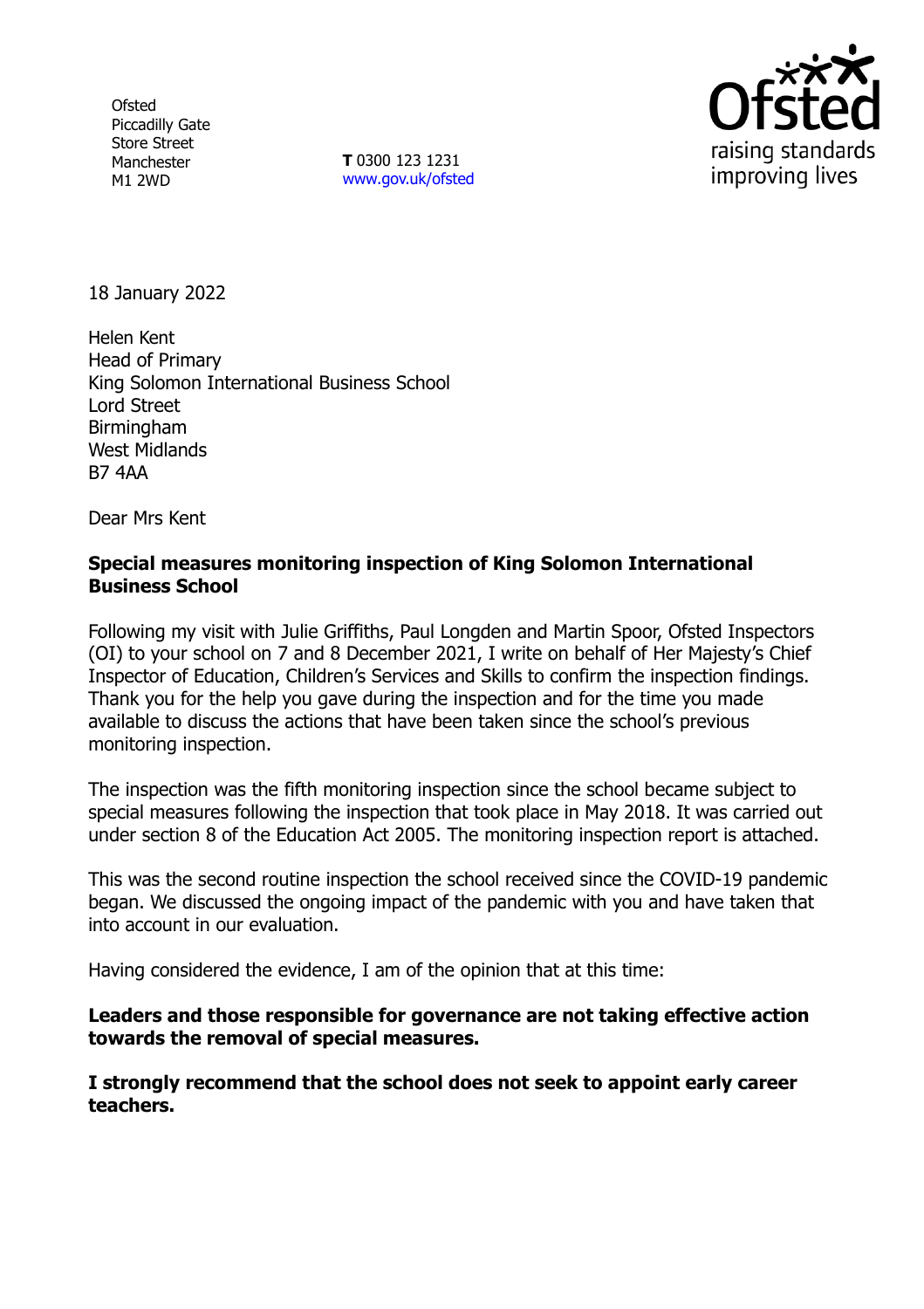

I am copying this letter to the chair of directors, the regional schools commissioner and the director of children's services for Birmingham. This letter will be published on the Ofsted website.

Yours sincerely

Mark Sims **Her Majesty's Inspector**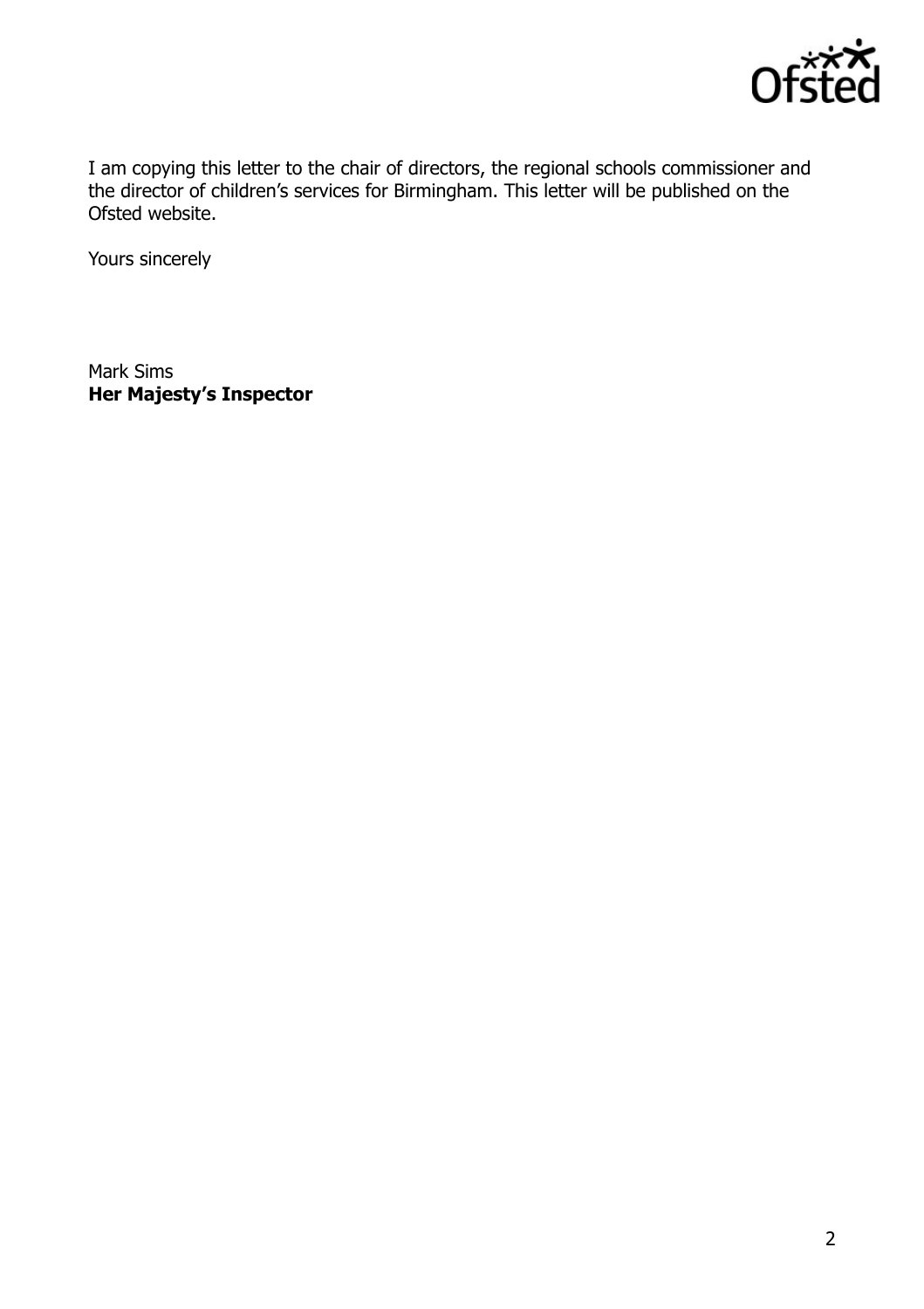

#### **The areas for improvement identified during the inspection that took place in May 2018**

- Improve the quality of teaching in key stage 3 so that, in all classes, pupils are offered the right level of challenge and support. Do this by:
	- making sure teachers plan work more specifically for pupils who have the potential to reach or exceed age-related standards in English, mathematics and science
	- insisting that all teachers use assessment information about pupils' attainment and progress to plan work that is suitably matched to pupils' needs and abilities, retains their interest and extends their learning
	- providing more opportunities for pupils to respond fully to questions during class discussions in order to challenge them more effectively
	- building on the good practice that exists in some lessons where teachers and support staff vigilantly support pupils to remain on task when working independently and regularly correct errors and address misunderstandings.
- Improve pupils' attainment and progress in key stage 3 and sustain improvements to pupils' achievement in key stage 1 as they transfer into key stage 2. Do this by:
	- making sure that in all classes across key stage 3 pupils make more rapid progress and that pupils in Year 9 are better prepared for key stage 4
	- reducing more rapidly the difference between the standards reached by disadvantaged pupils compared with others who are not disadvantaged
	- improving, with greater urgency, the achievement of key stage 3 pupils in science
	- making sure that those pupils who are capable of reaching or exceeding agerelated standards in English and mathematics in key stage 3 do so.
- Make sure that staff apply consistently the school's procedures for managing pupils' behaviour during lessons in key stage 3 by:
	- ensuring that pupils develop positive attitudes to their work and thus improve their capacity to learn
	- applying more consistent approaches to modify and improve pupils' behaviour
	- reducing instances of persistent low-level disruption during lessons
	- continuing to reduce temporary and repeat exclusion rates.
- **IMPROVE leadership, management and governance by:** 
	- consolidating and maintaining stable and secure senior leadership
	- building on the work being done by the strongest senior and middle leaders as the school continues to grow in size
	- making sure that leaders and governors evaluate more accurately the effectiveness of teaching and learning in order to address weaknesses and build on strengths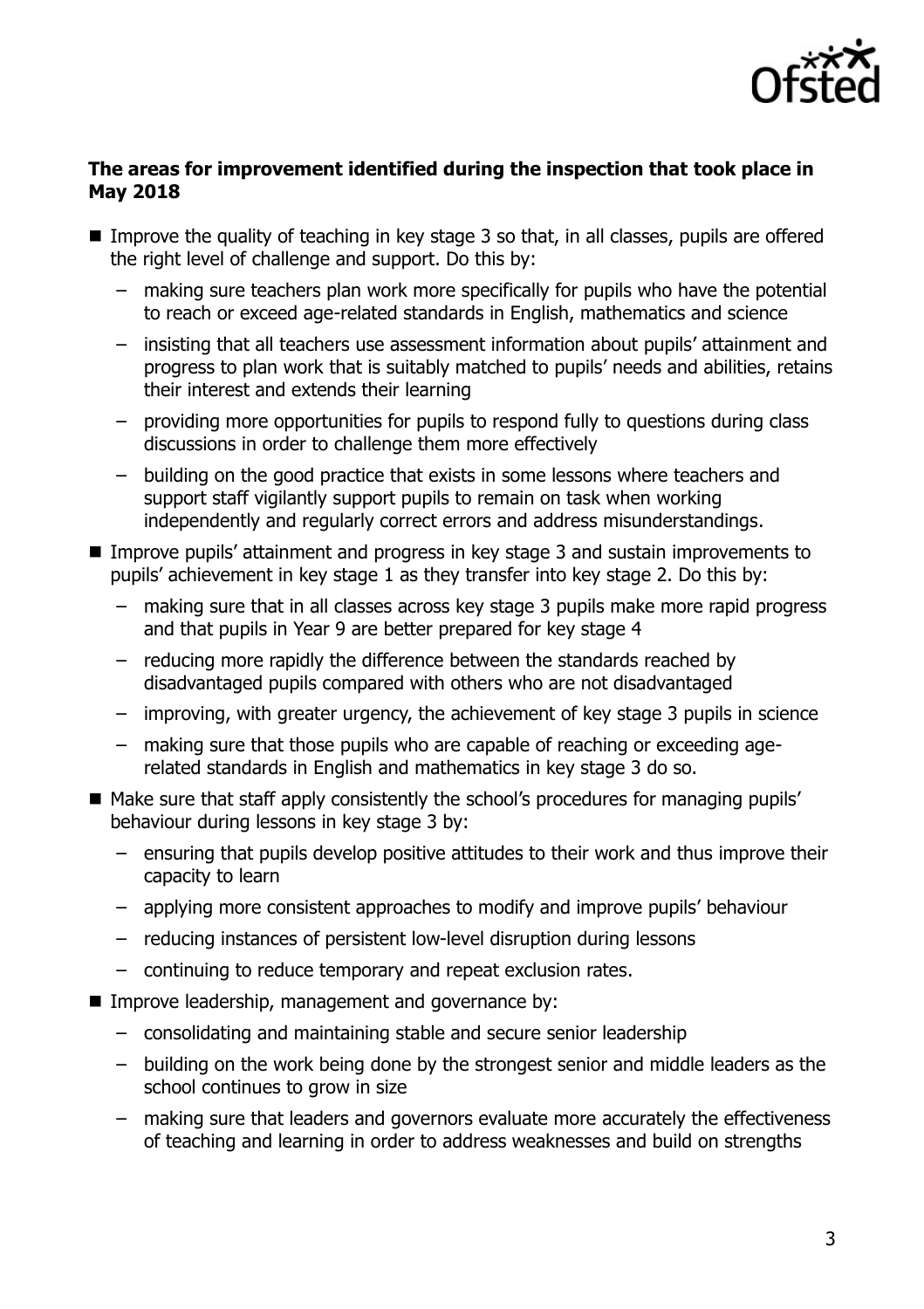

- identifying the most important priorities for improvement in the school's strategic action plans, particularly those focusing on the quality of teaching
- setting out in the school's short- and long-term action plans clear measures of success, as well as stages and milestones, to help leaders and governors evaluate the impact of actions taken to bring about and sustain improvement
- implementing more robust performance management and oversight of teaching and learning to eliminate weak teaching in key stage 3
- ensuring that governors are more vigilant in holding leaders to account and have access to objective and accurate assessments of the school's work and progress.

External reviews of governance and of the school's use of the pupil premium should be undertaken in order to assess how these aspects of leadership and management may be improved.

# **Report on the fifth monitoring inspection on 7 December to 8 December 2021**

## **Context**

Since the previous monitoring visit in June 2021, the executive headteacher has announced her retirement at the end of the autumn term 2021. The head of secondary will be leaving at February half term 2022. At the time of the inspection visit, arrangements for an interim executive headteacher from January 2022 had not been ratified by the governing body. The executive project lead (who was previously coexecutive headteacher) has left the school.

Two co-chairs were appointed to lead the governing body in the autumn term 2021. Governors have agreed to apply to join a multi-academy trust.

Leaders have continued to expand the size of the leadership team with the appointment of additional assistant headteachers, including an assistant head for the curriculum.

The school's nominated school improvement partner (SIP) will cease its involvement with the school from January 2022.

The school has undergone a safeguarding review conducted by the SIP, and an external review of governance which had not been published at the time of the visit.

The school has faced considerable disruption due to staff and pupil absences caused by the COVID-19 pandemic. Five teaching staff were absent, due to the pandemic, during the inspection. The teachers responsible for Spanish and geography in the secondary phase were among the staff absent. Three senior leaders in the primary and secondary phases were absent immediately prior to the inspection.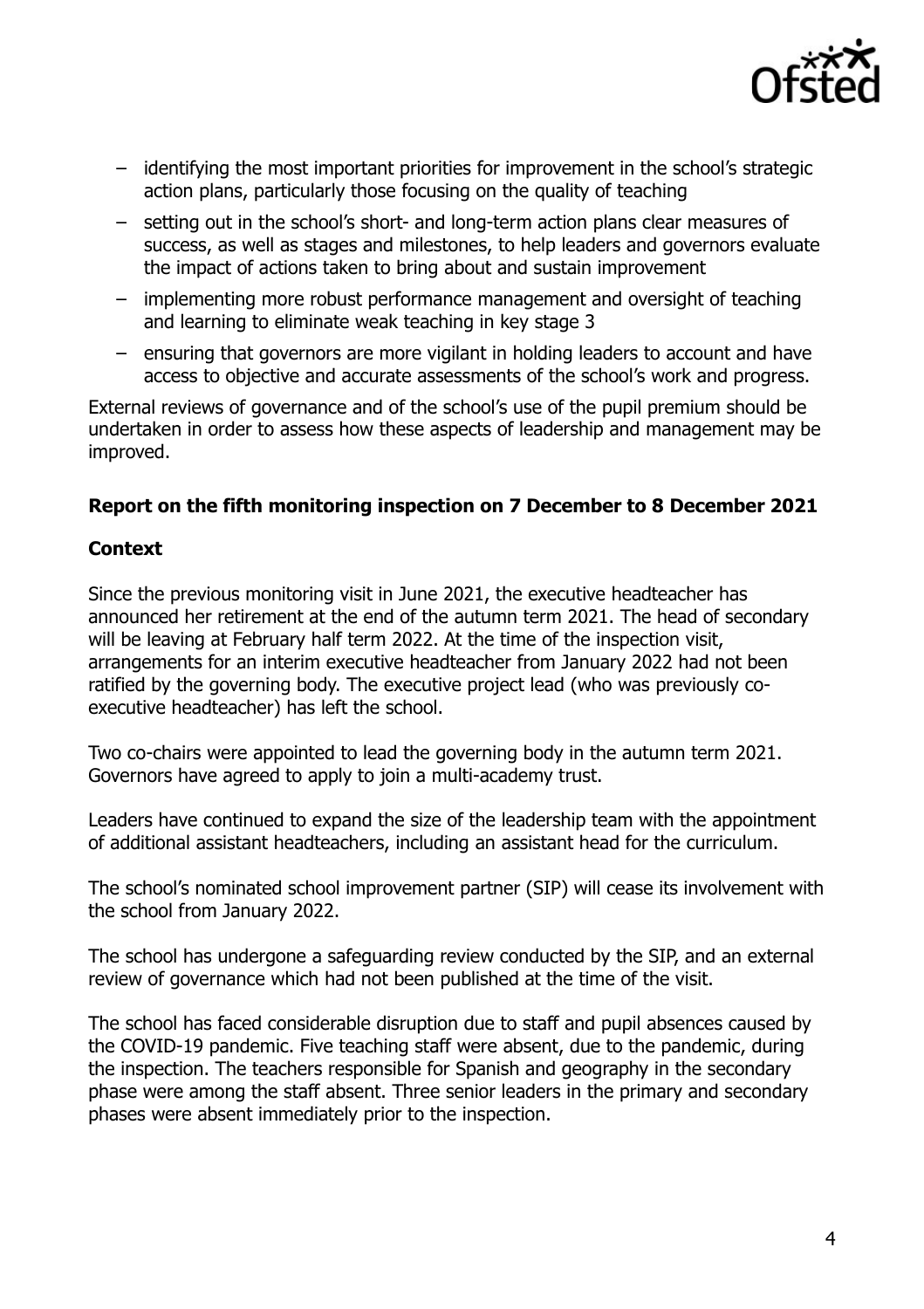

#### **The progress made towards the removal of special measures**

Leaders have worked tirelessly in the context of the pandemic to support families and children affected. The school community has been especially hard hit. Parents have been overwhelmingly positive about the support and care their children have received from staff, especially in the primary phase.

The current leadership has brought a longer period of stability than previously, but the school is now entering another period of uncertainty. There are further changes of leadership anticipated with two of the three senior leaders departing. Over time, there have been too many changes of leadership, poor decisions and changes of direction which have hampered the school's progress towards the removal of special measures. The senior leadership team has continued to expand. This has not brought clarity on roles and responsibilities. Leaders have struggled to address the curriculum shortcomings which remain in the secondary phase. There is a lack of accountability regarding who is responsible for oversight of the curriculum, especially when there is only one teacher for a subject and they are not a subject leader.

Leaders do not feel empowered to take strategic decisions and are not always aware of financial decisions taken, for example regarding the governors' allocation of additional funding for pupils with special educational needs and/or disabilities (SEND). Governors are divided in their response to the unpublished external review of governance, and do not have sufficient awareness of the strengths and weaknesses in the curriculum.

There are shortages of staff to teach in humanities. There is insufficient support for pupils with SEND and those learning English as an additional language (EAL). In addition, there is no tuition for sixth formers retaking English and mathematics GCSE.

Increased monitoring and scrutiny of pupils' work has not led to demonstratable improvements in provision for pupils with SEND, those learning EAL and low-attaining pupils.

In some secondary subjects, the lowest of the three sets contains the most pupils and is growing in size. New arrivals from overseas and in-year school transfers are invariably placed in these lower sets if they are at an early stage of learning English or have SEND. Teachers have not had sufficient training and preparation to support pupils with SEND and those learning EAL. It is not possible for pupils to move into higher sets in subjects where there is only one teacher teaching all the sets as a result of the way the timetable is structured. The large lowest sets do not have sufficient support available. In history and geography for example, pupils are consistently set work they cannot access without support. Where teachers are required to teach their second subject, they are allocated to the lowest sets.

Curriculum decisions are too often made to accommodate the current staff employed rather than in the best interests of the pupils. For example, there is a narrower range of options at GCSE in subjects where staff are not available. The imbalance in the number of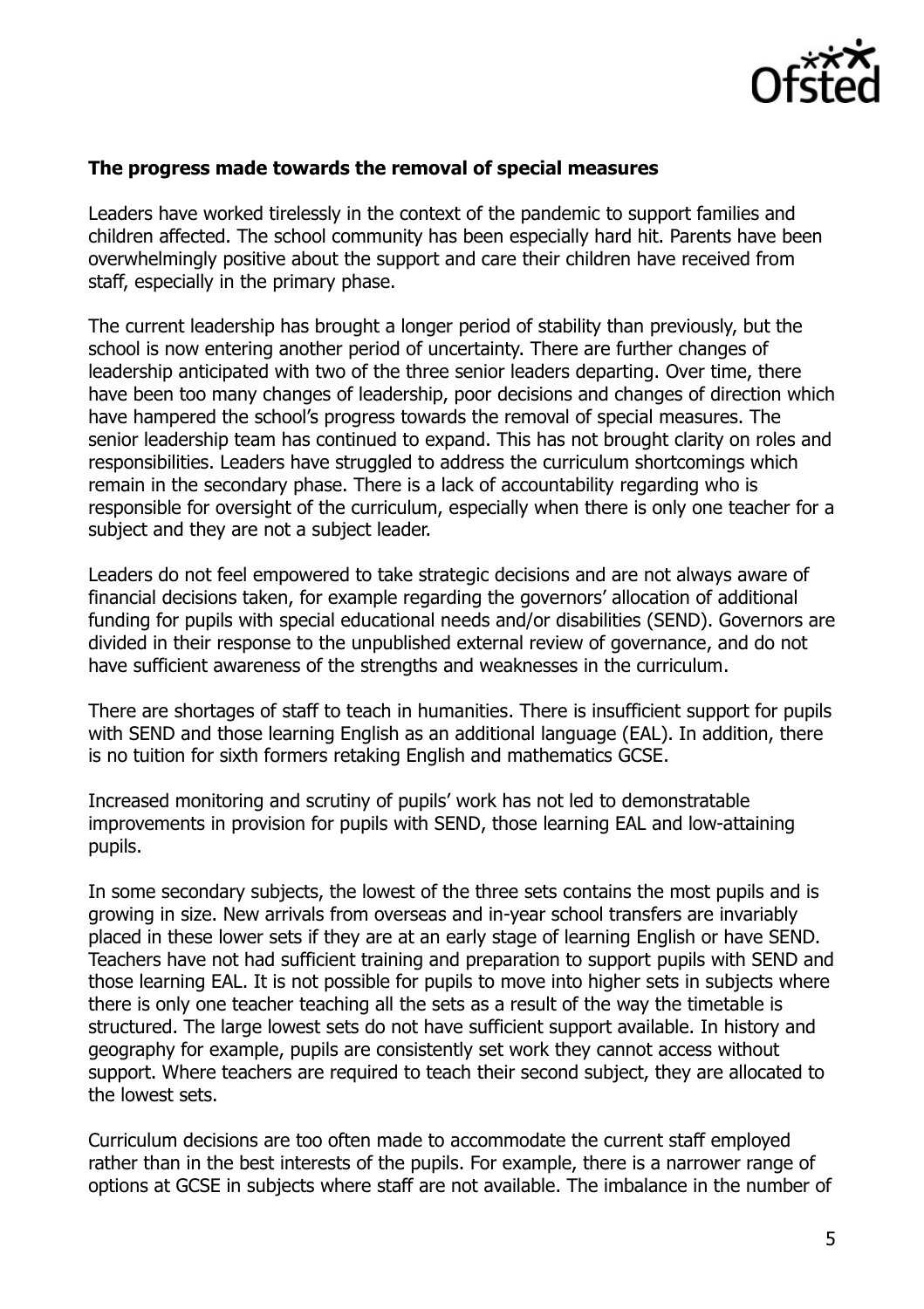

geography and history lessons taught in Years 7, 8 and 9 is down to the staffing structure. Similarly, the decision to switch from teaching French in primary phase to teaching Spanish in the secondary phase reflects staff availability.

Leaders in the primary phase have made improvements to develop the culture of reading, in particular by trying to engage parents at home through 'Bug Club' and providing additional resources. Staff read to children daily to help develop a love of reading. The support for pupils with SEND is not leading to enough of these pupils making sufficient progress to catch up with their reading.

Enthusiastic teaching staff implement the primary curriculum well using engaging resources in English. The secondary curriculum is focused on learning the skills required to promote attainment at GCSE. Pupils enjoy their English lessons and said that these help them in other subjects. However, at times, teachers set work in secondary English which is not well matched to the needs of pupils learning EAL.

Leaders have a secure understanding of developing a sequenced curriculum in secondary mathematics. They know the importance of pupils understanding fully before they are ready for the next challenge. They know how to adapt the curriculum in greater depth for high-attaining pupils. At times, pupils in lower sets find their work is too easy. Teachers are not always able to distinguish between pupils who have misconceptions or have got stuck, and pupils who are ready to move on to the next stage in learning.

Where there are new leaders or teachers, the curriculum is in the early stages of development, for example in art and design and in music. Training for non-specialists to teach art and design in primary is underdeveloped. The contribution of music to the wider curriculum is beginning to flourish with the re-establishment of choirs in the primary phase and the introduction of a band in the secondary phase. There are a number of opportunities for pupils to learn a musical instrument. Primary and secondary phases have a dedicated music room.

Curriculum planning for the transition from primary to secondary is variable. It is less developed in subjects such as art and design, geography and history. Transition planning is stronger in subjects such as mathematics, where there is a curriculum leader in both phases. It is developing in music, where leaders are collaborating together.

Most pupils spoken to agreed that behaviour has improved, especially in lessons where staffing is stable. There are still pockets of poor behaviour in some classes where there are cover teachers, including in geography, science and business studies. High levels of staff absence result in an increase in cover staff and an increase in the number of recorded behaviour incidents. The number of suspensions has risen for older pupils, yet fallen for younger ones. New procedures have raised expectations of behaviour and lowered the threshold for exclusion. Incidents of repeat offending are very rare.

Persistent absence remains a challenge for the school. Although rates of COVID-related illnesses in pupils are relatively low at present, many are kept off school for displaying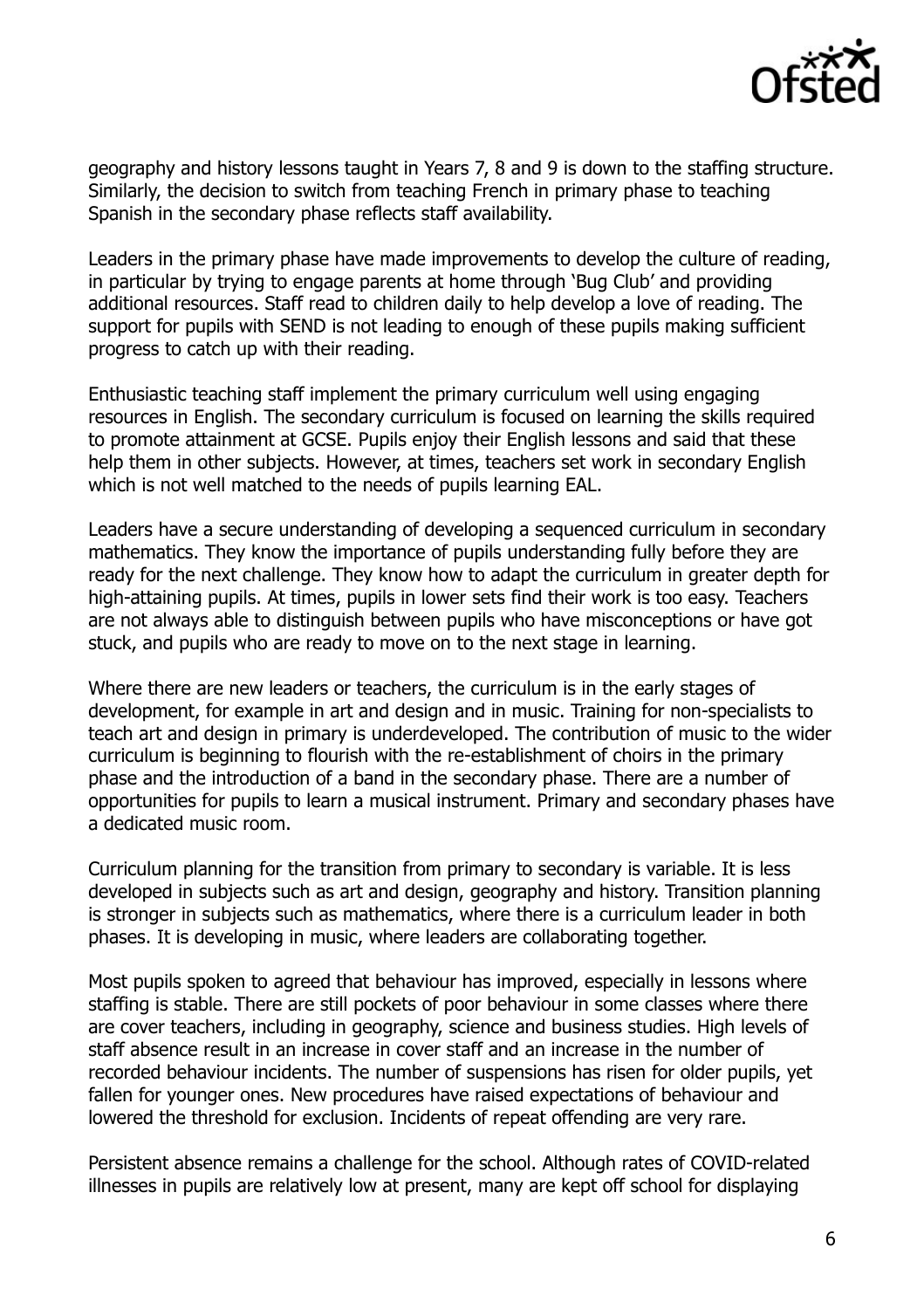

similar symptoms or where there is fear of the virus. Leaders have worked hard to improve attendance rates for groups including pupils with SEND and disadvantaged pupils. Pupil punctuality is in part hampered by the long journeys to school that pupils undertake. Pupils come from a wide area across the city and from other local authorities because of the unique status of the school.

The school caters well for pupils with diverse backgrounds. This was seen in the strong relationships pupils have with each other, and the school's efforts to ensure that the curriculum reflects its school community. There are after-school activities in sport, but otherwise opportunities are more limited in the secondary phase. Pupils can take part in social action such as a community cake-bake sale. Pupils in Year 10 have had limited careers guidance so far this academic year, although it was provided in Year 9.

Most pupils reported that they feel safe. Their views as to the extent to which bullying happens varied from 'a lot' to 'rarely', although all agreed that it was dealt with well when reported. Records show that leaders follow up assiduously on all reported cases. Girls spoken to had mixed views as to whether they would report what they regarded as 'banter' or 'jokey behaviour' from boys. Leaders take the issue seriously and record and follow up incidents, including child sexual exploitation, thoroughly. Staff have received training on the issue, but not all staff spoken to could recall the content in any detail. Following a review of safeguarding, leaders have put measures in place to address previously identified concerns. Pupils are not taken off roll until leaders are fully satisfied that they are placed in another education setting.

Managing workload has been a struggle with staff covering for absent colleagues. Three quarters of staff who responded to the survey thought leaders were responsive to this, for example through reducing demands for marking. However, others reported an increase in workload as a result of having to set work for cover staff, cover additional classes themselves and take on extra duties.

## **Priorities for further improvement**

■ Leaders should ensure that setting arrangements are urgently reviewed to ensure that low-attaining pupils, pupils with SEND and those learning EAL are not put at a disadvantage because of them.

# **Additional support**

School leaders and governors have responded positively to support and challenge from an external partner. Their review of safeguarding has ensured that the school is now meeting these requirements. Findings from the recent external review of governance have not yet been shared. Regular reports have enabled school leaders to identify the strengths as well as the barriers impeding further progress. However, leaders have been slow to respond to recommendations concerning the secondary curriculum and clarity on leadership roles and responsibilities. The ending of the partnership and external support, which leaders have